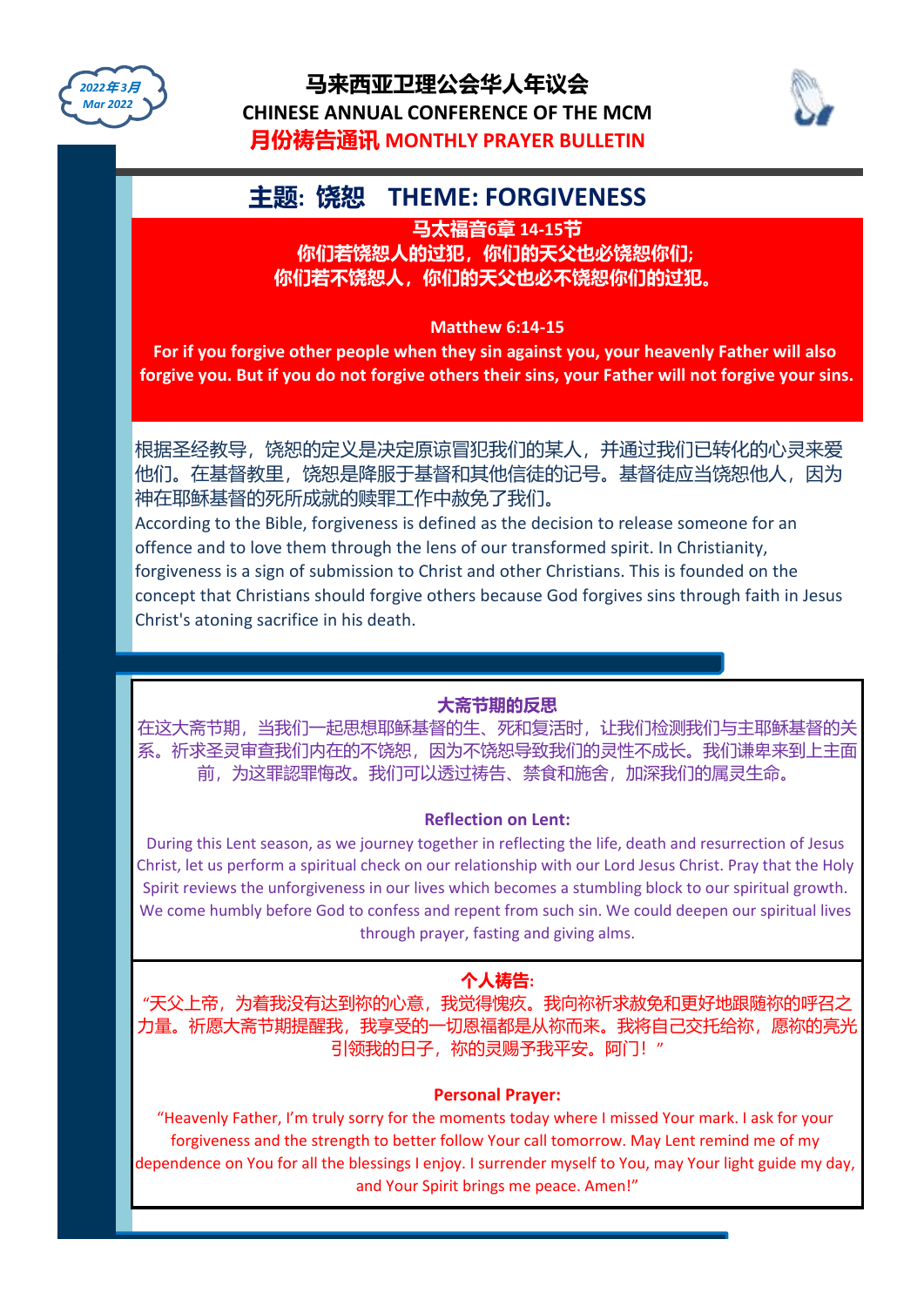





Pray that all pastors, leaders and members of all churches will forgive one another for the wrongs or transgressions that we have committed. May the Kingdom of God be established for His glory.

教牧学校将于2022年4月19—21日在怡保近打河畔酒店举行。愿神赐智慧予讲员拿督何强赞博士 ,恩膏他以祝福所有出席大会的牧者。

Pastor's School will be held 19-21 on April 2022 at Ipoh Kinta Riverfront Hotel. May the Lord grant wisdom to the speaker Dato' Dr. Daniel Ho and anoint him to bless all the pastors who are attending the sessions.

祈求神赐福将于2022年5月初次开办的卫理领袖发展课程。祈愿我们的会友,本处传道,事工同 工,领袖和牧者得到进一步装备,服侍更有果效。我们祈求上主的恩膏此课程的协调员和导师。 Pray for God's blessing upon the Methodist Leadership Development Program, which will launch the inaugural class in May 2022. May our members, local preachers, ministry staffs, leaders, and pastors be equipped further for effective ministry serving. We ask for the Lord's grace to anoint all the program facilitators & instructors.



为我们的会友能深化我们的祷告生活、培养属灵操练、在家中设立祷告祭坛、忠心参加本地教会 的祷告会、每月的华人年议会和总议会的祷告聚会代祷。

Pray that our members will deepen their prayer lives. They will cultivate spiritual disciplines and set up prayer altars at home. They also faithfully participate in the prayer meetings of their local churches, monthly CAC and General Conference prayer gatherings.

**2. 马来西亚卫理公会THE METHODIST CHURCH IN MALAYSIA**

祈愿上主的子民谦卑自己,认罪悔改,转离恶行,祷告和寻求神的面以饶恕,继续过更像基督的

May all people of God humble themselves, repent their sins and turn from their wicked ways, and pray



### to seek God's face for forgiveness, and continue to live a holy life to be more Christlike.

圣洁生活。



#### 为2022年5月20- 22日的卫理祷告大会代祷。祈愿上主恩膏大会讲员董家骅牧师(博士)和腓思睿Asiri Fernando先生,能带来属神的更新教会之信息。

Pray for the Methodist Prayer Convention to be held from 20-22 May 2022. May the Lord anoint the speakers Rev. Dr. David Doong and Mr. Asiri Fernando to bring God's message of the renewed church. 祷告卫理学校和卫理学院能继续吸引更多学生和基督徒教师。愿上主赐下力量,让这些学府能给 社会带来正面影响,塑造年轻的一代,为国家建设做出贡献。

Pray that the Wesley schools and Methodist Colleges will continue to attract more students and Christian teachers. May God grant His divine power upon these institutions to have a positive influence in the society, in shaping the future generations and contributing to nation-building.



# **3. 马来西亚 MALAYSIA**

我们祈求上主饶恕我们先祖过去所犯的罪。我们站在破口中祈求上主医治这地。我们祈求上主的 怜悯和恩典来祝福每一代,为祂的荣耀复兴这个国家。

We appeal for God's forgiveness for the past sins committed by our forefathers. We stand in the gaps to pray for God's healing upon this land. We pray for God's mercy and grace to bless all generations and revive this nation for His glory.

国家新冠肺炎正进入地方流行病。祈求上主保守所有人民,尤其是孩童和长者,不受病毒感染, 确诊者不会有并发症。

The country is entering into endemic for Covid. Pray that God will protect all people especially the children and elderly, not to be infected or have complications when infected.